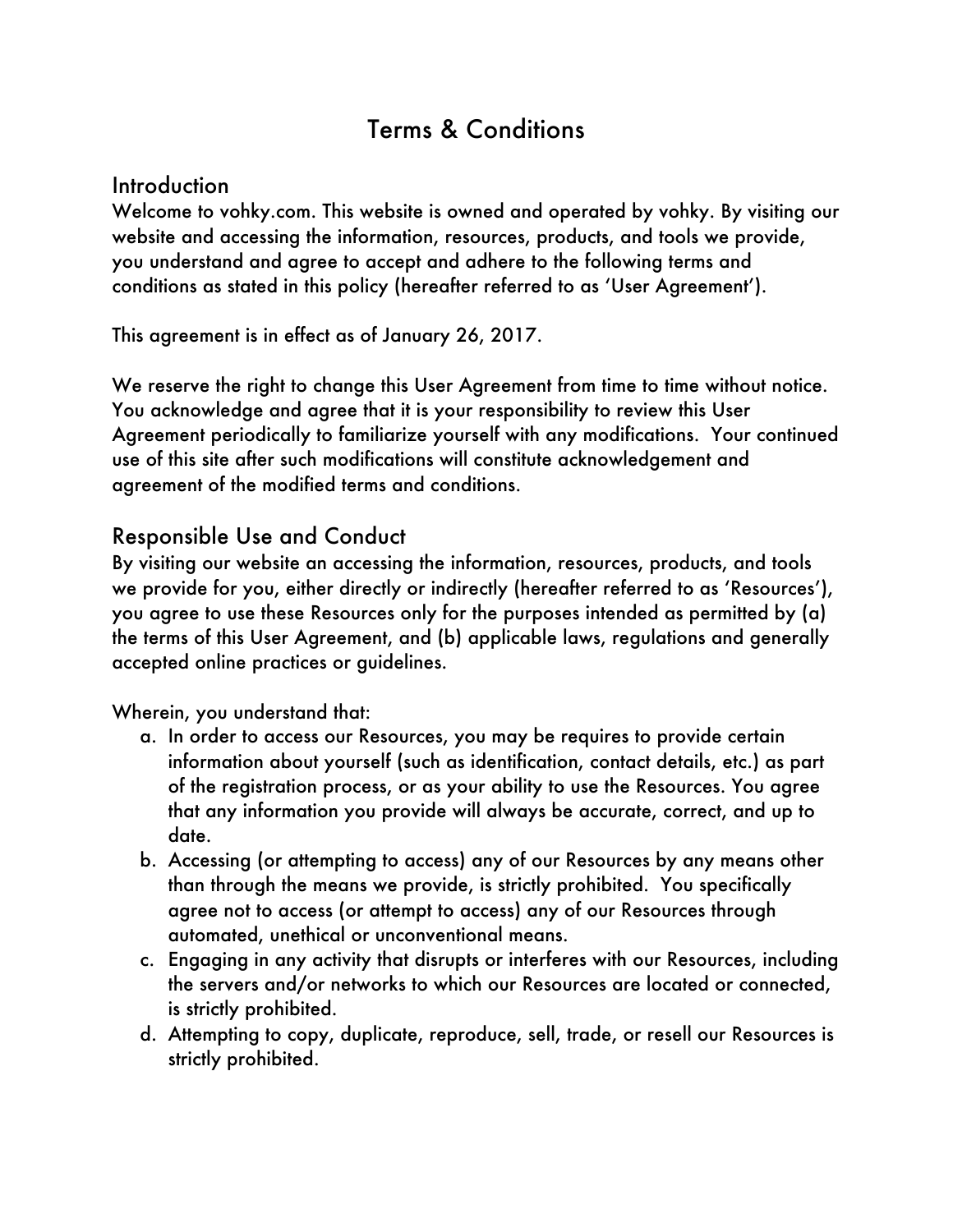- e. You are solely responsible for any consequences, losses, or damages that we may directly or indirectly incur or suffer due to any unauthorized activities conducted by you, as explained above, may incur criminal or civil liability.
- f. We may provide various open communication tools on our website, such as blog comments, blog posts, product ratings and reviews, various social media services, etc. You understand that if you choose to use these tools to submit any type of content to our website, then it is your personal responsibility to use these tools in a responsible and ethical manner. By posting information or otherwise using any open communication tools as mentioned, you agree that you will not upload, post, share, or otherwise distribute any content that:
	- i. is illegal, threatening, defamatory, abusive, harassing, degrading, intimidating, fraudulent, deceptive, invasive, racist, or contains any suggestive, inappropriate, or explicit language;
	- ii. infringes on any trademark, patent, copyright, or other proprietary right of any party;
	- iii. contains any type of unauthorized or unsolicited advertising;
	- iv. impersonates any person or entity, including any vohky.com employees or representatives.
- g. We have the right at our sole discretion to remove any content that we feel in our judgment does not comply with this User Agreement, along with any content, that we feel is otherwise offensive, harmful, objectionable, inaccurate, or violates any third party copyrights or trademarks. We are not responsible for any delay or failure in removing such content. If you post content that we choose to remove, you hereby consent to such removal, and consent to waive any claim against us.
- h. We do not assume any liability for any content posted by you or any other third party users of our website. However, any content posted by you using any open communication tools on our website, provided that it doesn't violate or infringe on any third party copyrights or trademarks, becomes the property of vohky, and as such, gives us a perpetual, irrevocable, worldwide, royaltyfree, exclusive license to reproduce, modify, adapt, translate, publish, publicly display and/or distribute as we see fit. This only refers and applies to content posted via open communication tools as described, and does not refer to information that is provided as part of the registration process, necessary in order to use our Resources.
- i. You agree to indemnify vohky from and against all losses, expenses, damages and costs, including reasonable attorney's fees, resulting from any violation of this User Agreement or the failure to fulfill any obligations relating to your account incurred by you or any other person using your account. We reserve the right to take over the exclusive defense of any claim for which we are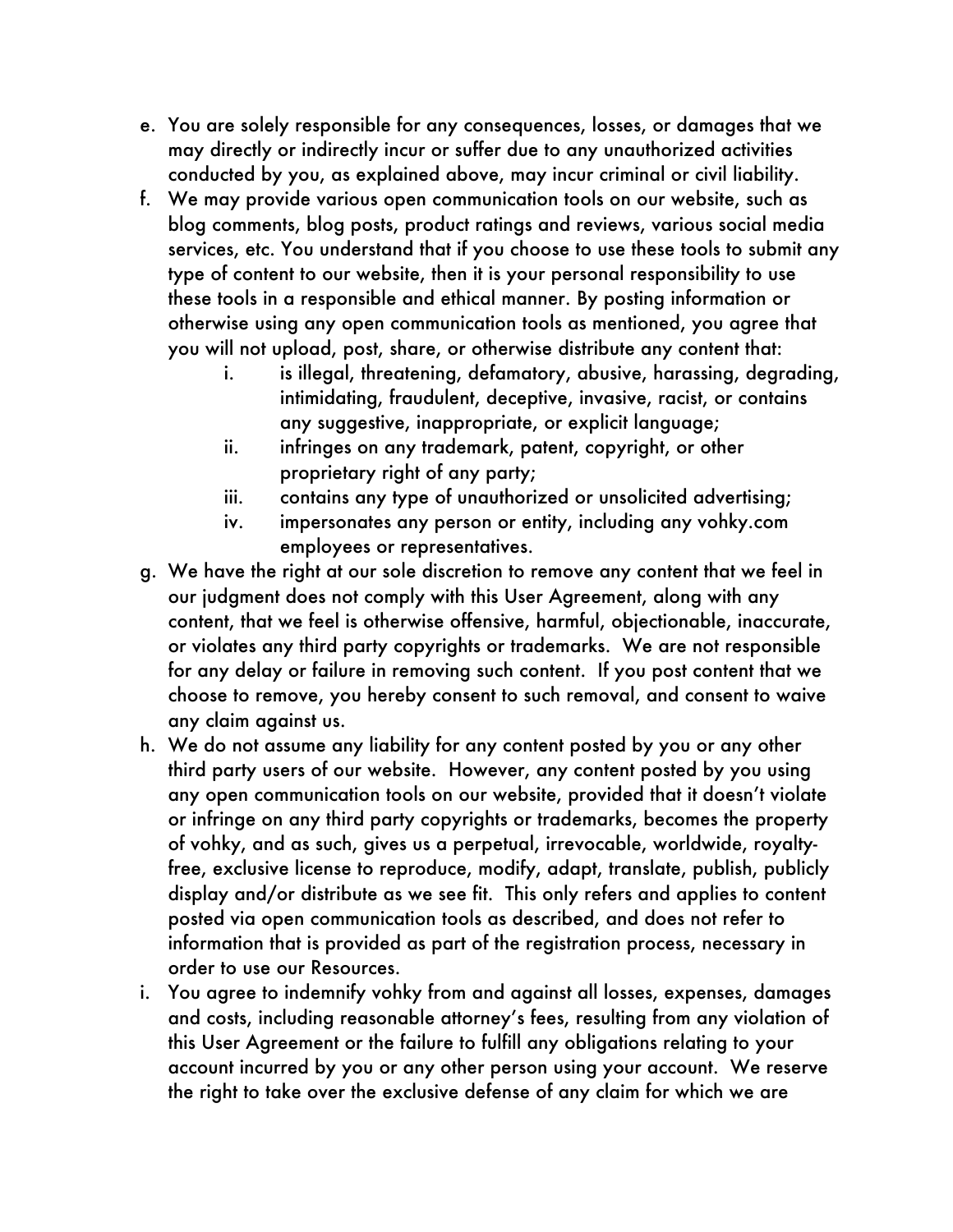entitled to indemnification under this User Agreement. In such event, you shall provide us with such cooperation as is reasonably requested by us.

#### Limitation of Warranties

By using our website, you understand and agree that all Resources we provide are "as is" and "as available". This means that we do not represent or warrant to you that:

i. the use of our Resources will meet your needs or requirements.

ii. the use of our Resources will be uninterrupted, timely, secure, or free from errors

iii. the information obtained by using our Resources will be accurate or reliable, and

iv. any defects in the operation or functionality of any Resources we provide will be repaired or corrected.

Furthermore, you understand and agree that:

v. any content downloaded or otherwise obtained through the use of our Resources is done at your own discretion and risk, and that you are solely responsible for any damage to your computer or other devices for any loss of data that may result from the download of such content.

vi. no information or advice, whether expressed, implied, oral or written, obtained by your from vohky or through any Resources we provide shall create any warranty, guarantee, or conditions of any kind, except for those expressly outlined in this User Agreement.

# Limitation of Liability

In conjunction with the Limitation of Warranties as explained above, you expressly understand that any claim against us shall be limited to the amount you paid, if any, for use of the products. Vohky will not be liable for any direct, indirect, incidental, consequential, or exemplary loss or damage which may be incurred by you as a result of using our Resources, or as a result of any changes, data loss or corruption, cancellation, loss of access, or downtime to the full extent that applicable limitation of liability laws apply.

# Copyrights/Trademarks

All content and materials available on vohky.com, including but not limited to text, graphics, website name, code, images, and logos are the intellectual property by applicable copyright and trademark law. Any inappropriate use, including but not